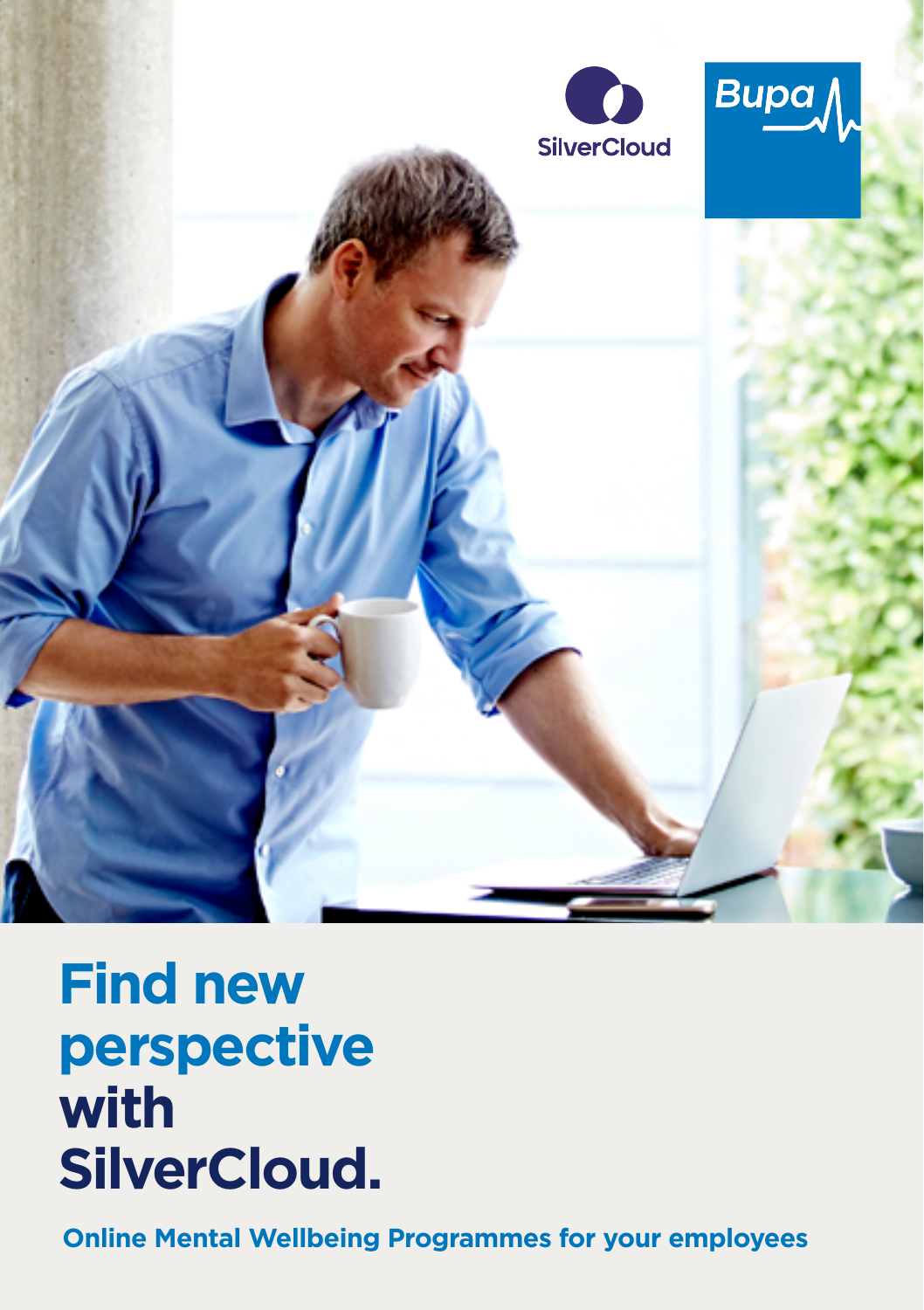### **Introducing new support for you and your people.**

Stress, worries and the unknown can all afect mental wellbeing as we're forced to live and work outside our comfort zone.

Our Online Mental Wellbeing Programmes, provided by SilverCloud Health, are available now to support your employees when it suits them, wherever they are. Making healthcare easier to access and helping to stop small worries turning into more serious issues.

#### **What is SilverCloud Health?**

SilverCloud Health is a digital mental and behavioural health platform. Built on clinical research, they've developed evidence-based mental health programmes. They've helped 500+ customer organisations, including the NHS, and have over 800,000 active users.

#### **Benefits that work for everyone**

range of clinically validated online Nour employees can remotely access a<br>
range of clinically validated online<br>
programmes that use cognitive<br>
behavioural therapy techniques to<br>
help their mental wellbeing.<br>
Safe as they don't need to leave<br>
here and adjust

and information on programme usage.

## **For you For your employees**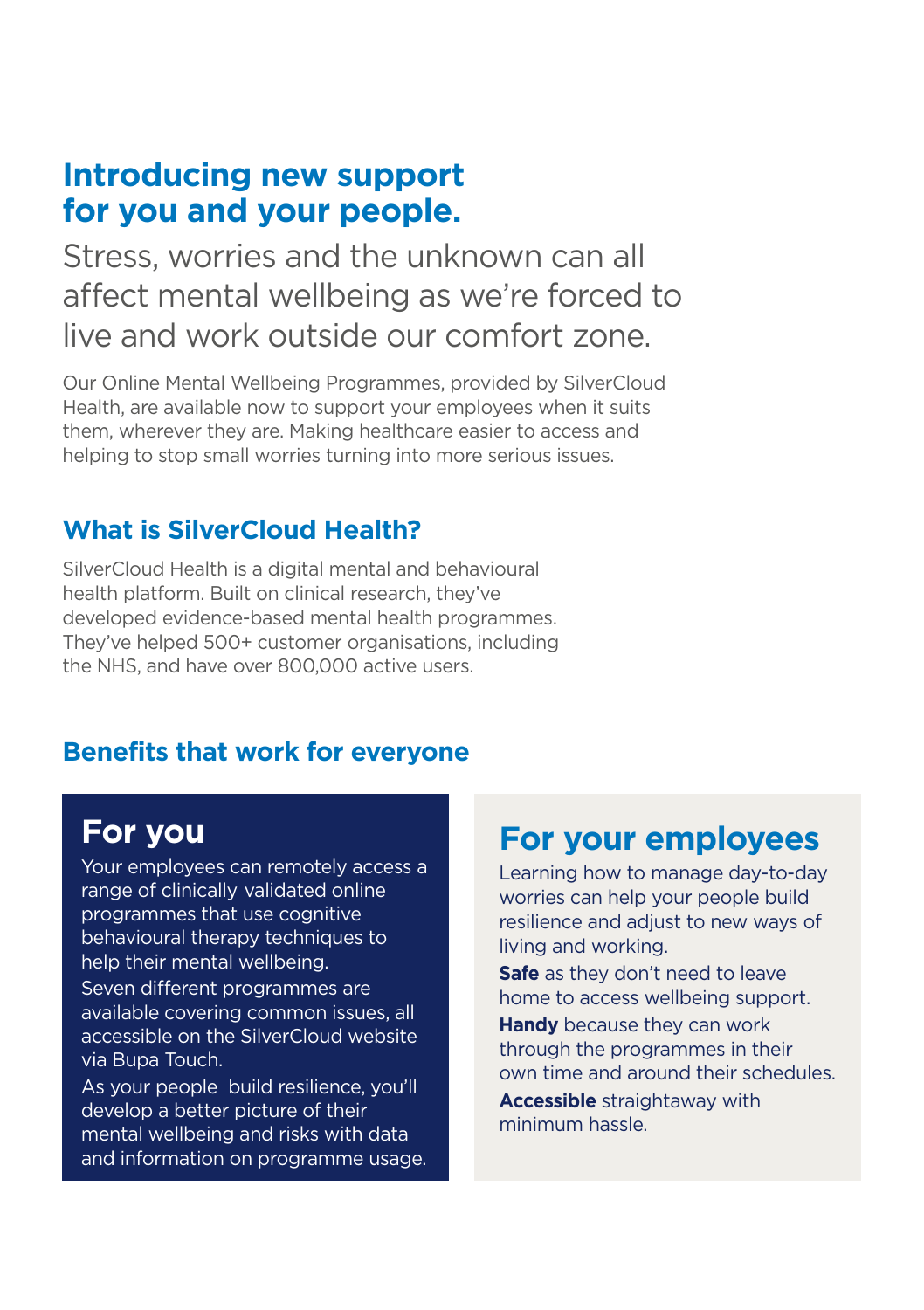

#### **Common concerns. Covered.**

Seven Online Mental Wellbeing Programmes are available, each designed to bring balance to the day.

#### **Stress**

How to manage it, use problem solving to your advantage and communicate efectively.

#### **Sleep**

Practical tips on catching more ZZZs with a new and improved sleep routine.

#### **COVID-19**

Taking time to process worries, loss and loneliness to help develop new ways of coping.

#### **Resilience**

Looking at self-esteem, connections to others and ways to boost healthy habits.

#### **Money worries**

How to shake unhelpful thinking patterns, reduce comfort spending and more.

#### **Alcohol**

Understanding your relationship with drink, the effects and how to handle triggers.

#### **Body image**

How we view ourselves, when this can become a problem and challenging negative thoughts.